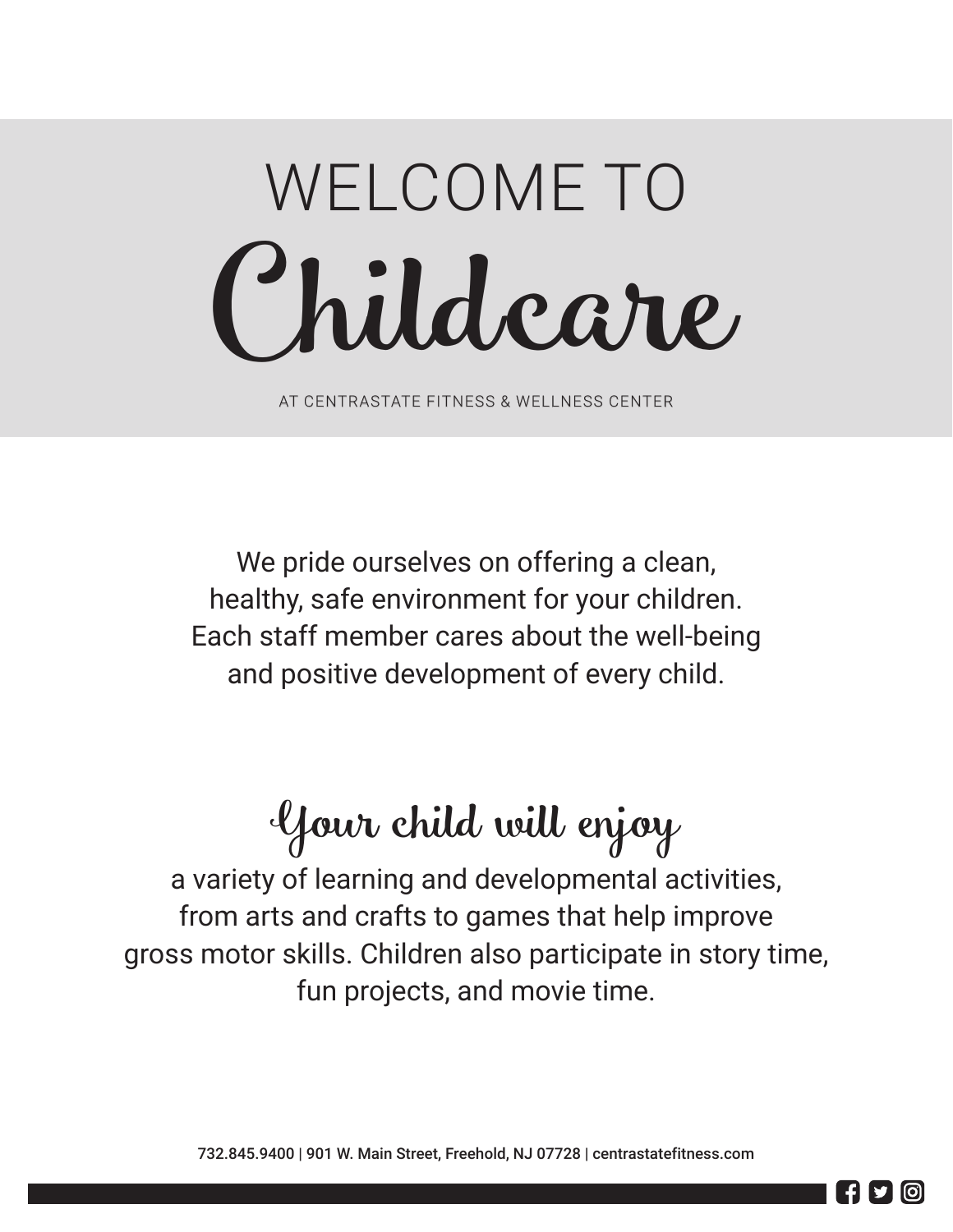



- Childcare is available for members' children while members are using the facility.
- Reservations will be required and can be made via the member portal, Empower M.E.
- The first two hours of Childcare is a complimentary service and included in membership. Non-members will be charged \$10.00 an hour for up to two hours maximum. This charge is per family.
- Children must be at least 3 months of age. Immunizations must be up to date.
- All children must be signed in upon arrival and signed out when leaving. Your child/children are only permitted to leave with the parent responsible for signing them in.
- In the event of an emergency during which you are unable to pick up your child, the name provided on the Childcare information sheet will be contacted immediately.
- Please provide any special supplies that your child may need during the time they spend with us.
- All age groups share the Childcare space. Older children are encouraged to bring reading materials, homework, card games, electronics, etc.
- Television time is limited. Children are encouraged to participate in other activities.
- Snacks of any kind are not permitted in Childcare due to life-threatening allergies and possible choking. Drinks are permitted; however, we ask that you only send water with your child. PLEASE LABEL ALL CUPS.
- SICK CHILDREN MUST BE KEPT AT HOME. This is for sanitary reasons to prevent other children and staff from illness.
- Children must maintain appropriate behavior at all times. If a child does not behave appropriately, Childcare privileges may be revoked at the sole discretion of management.
- The Childcare employees do not change diapers. If a child needs a diaper change, the parent who dropped them off will be asked to return to the room. A changing table is provided.
- If your child persistently cries for more than 10 minutes, you will be asked to return to the Childcare room. We ask for your cooperation and prompt response.
- Service is limited to two hours per visit. After two hours, a late fee of \$10.00 per hour will be assessed.
- Grandparents who are members are permitted to use the complimentary Childcare for their grandchildren while working out.
- Please complete the attached Childcare Information, Permission to Respond to Minors, Waiver, and Sick Policy forms.
- To offer the safest Childcare, please be aware that space may be limited.
- Children may only be dropped off at Childcare by parents, guardians, or grandparents.

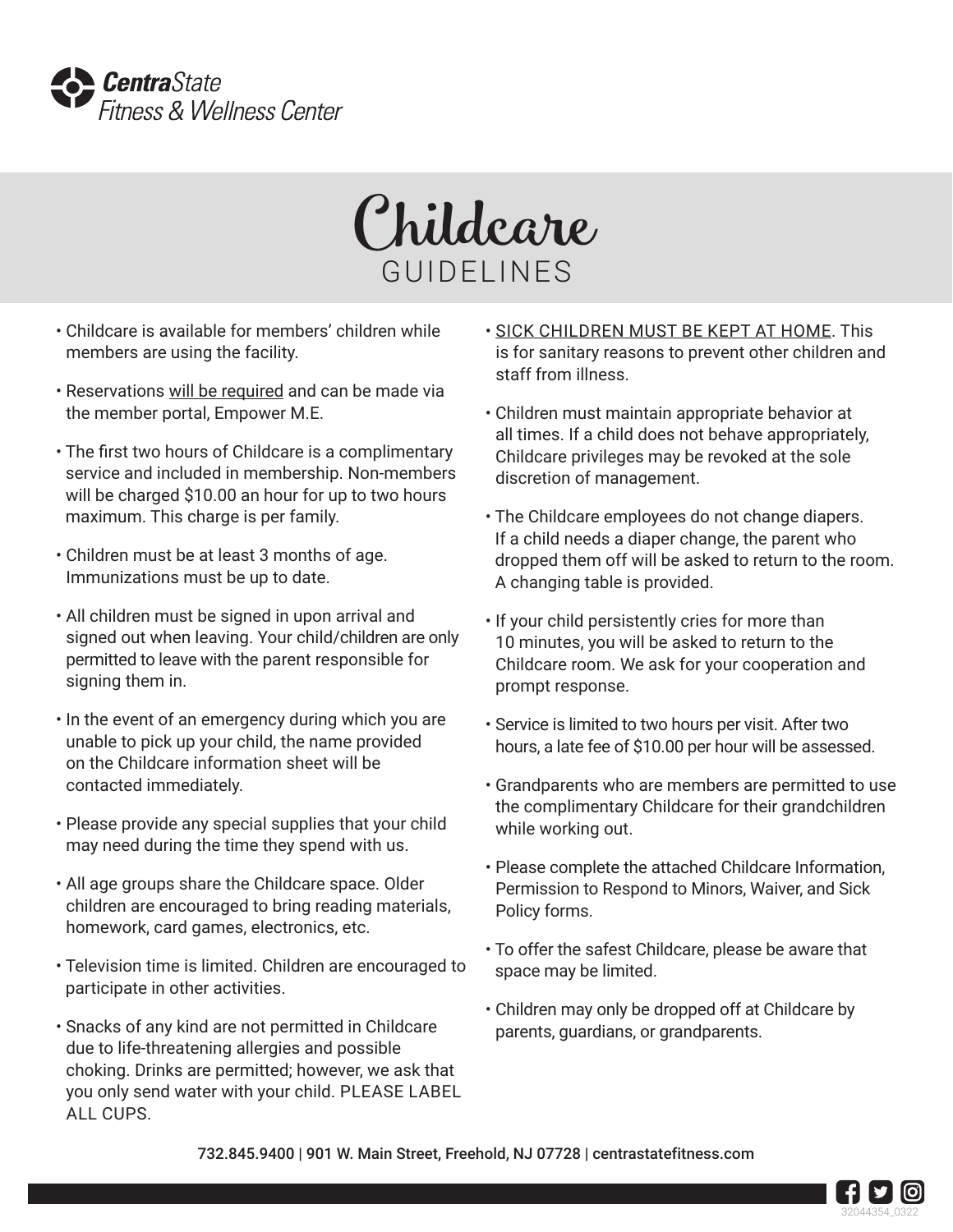



## By Appointment Only

MONDAY – THURSDAY: 9:00am–12:00pm

5:00pm–8:00pm

FRIDAY: 9:00am–12:00pm

SATURDAY – SUNDAY: 8:00am-12:00pm

*HOURS ARE SUBJECT TO CHANGE BASED ON USAGE.*

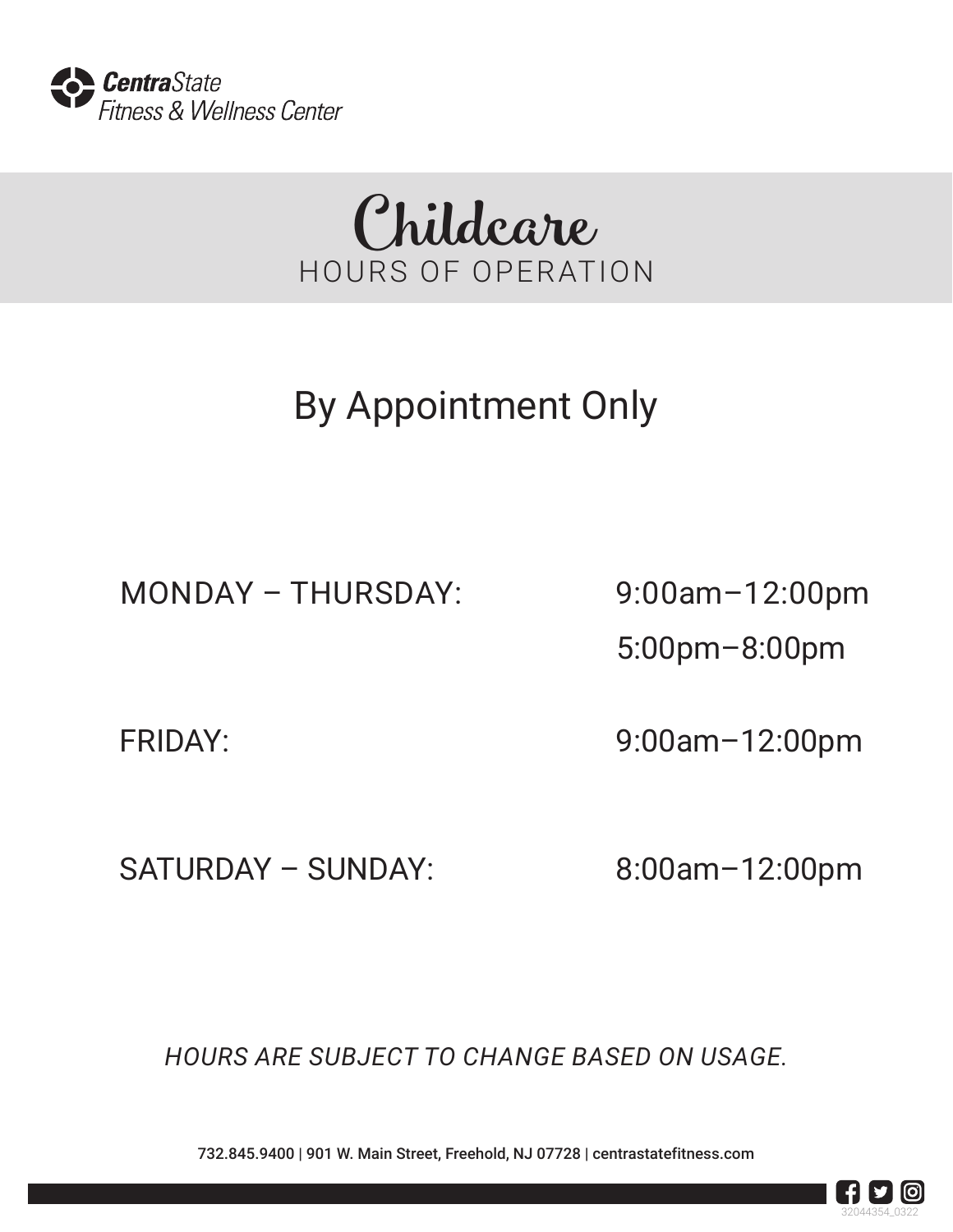



| Parent or Guardian Name(s) (Please list all that apply):                                                                                                  |                                                                                                                      |  |  |  |  |
|-----------------------------------------------------------------------------------------------------------------------------------------------------------|----------------------------------------------------------------------------------------------------------------------|--|--|--|--|
|                                                                                                                                                           |                                                                                                                      |  |  |  |  |
|                                                                                                                                                           | Email: <u>Alexander and Alexander and Alexander and Alexander and Alexander and Alexander and Alexander and Alex</u> |  |  |  |  |
| <b>CHILD/CHILDREN:</b>                                                                                                                                    |                                                                                                                      |  |  |  |  |
| Name:<br><u> 1989 - Johann Harry Harry Harry Harry Harry Harry Harry Harry Harry Harry Harry Harry Harry Harry Harry Harry</u>                            | DOB: ___/__/___                                                                                                      |  |  |  |  |
| Name:                                                                                                                                                     | DOB: $\frac{1}{2}$                                                                                                   |  |  |  |  |
| Name:                                                                                                                                                     |                                                                                                                      |  |  |  |  |
| Name:<br><u> 1980 - Johann Barbara, martxa alemaniar argametra (h. 1980).</u>                                                                             | DOB: $\sqrt{7}$                                                                                                      |  |  |  |  |
|                                                                                                                                                           |                                                                                                                      |  |  |  |  |
| <b>EMERGENCY CONTACT</b> (Someone other than yourself):<br><u> 1989 - Johann Barnett, fransk politiker (</u><br>Name:                                     | Phone #: $\qquad \qquad$                                                                                             |  |  |  |  |
|                                                                                                                                                           |                                                                                                                      |  |  |  |  |
|                                                                                                                                                           | Phone #: $\qquad \qquad$                                                                                             |  |  |  |  |
|                                                                                                                                                           |                                                                                                                      |  |  |  |  |
| DOES YOUR CHILD HAVE ANY HEALTH CONDITIONS OR ALLERGIES<br>THAT THE CHILDCARE STAFF SHOULD BE AWARE OF?                                                   |                                                                                                                      |  |  |  |  |
|                                                                                                                                                           | NO FOOD IS PERMITTED IN THE CHILDCARE FACILITY. THANK YOU FOR YOUR COOPERATION.                                      |  |  |  |  |
| <b>Parent or Guardian Signature:</b><br><u> 1989 - Johann Barn, mars eta biztanleria (</u>                                                                | Date: $\frac{1}{\sqrt{2}}$                                                                                           |  |  |  |  |
| <b>Received by F&amp;W Staff:</b><br><u> 1989 - Johann Stein, marwolaethau a bhann an t-Amhain an t-Amhain an t-Amhain an t-Amhain an t-Amhain an t-A</u> | Date: $\frac{1}{2}$ /                                                                                                |  |  |  |  |
|                                                                                                                                                           | 732.845.9400   901 W. Main Street, Freehold, NJ 07728   centrastatefitness.com                                       |  |  |  |  |

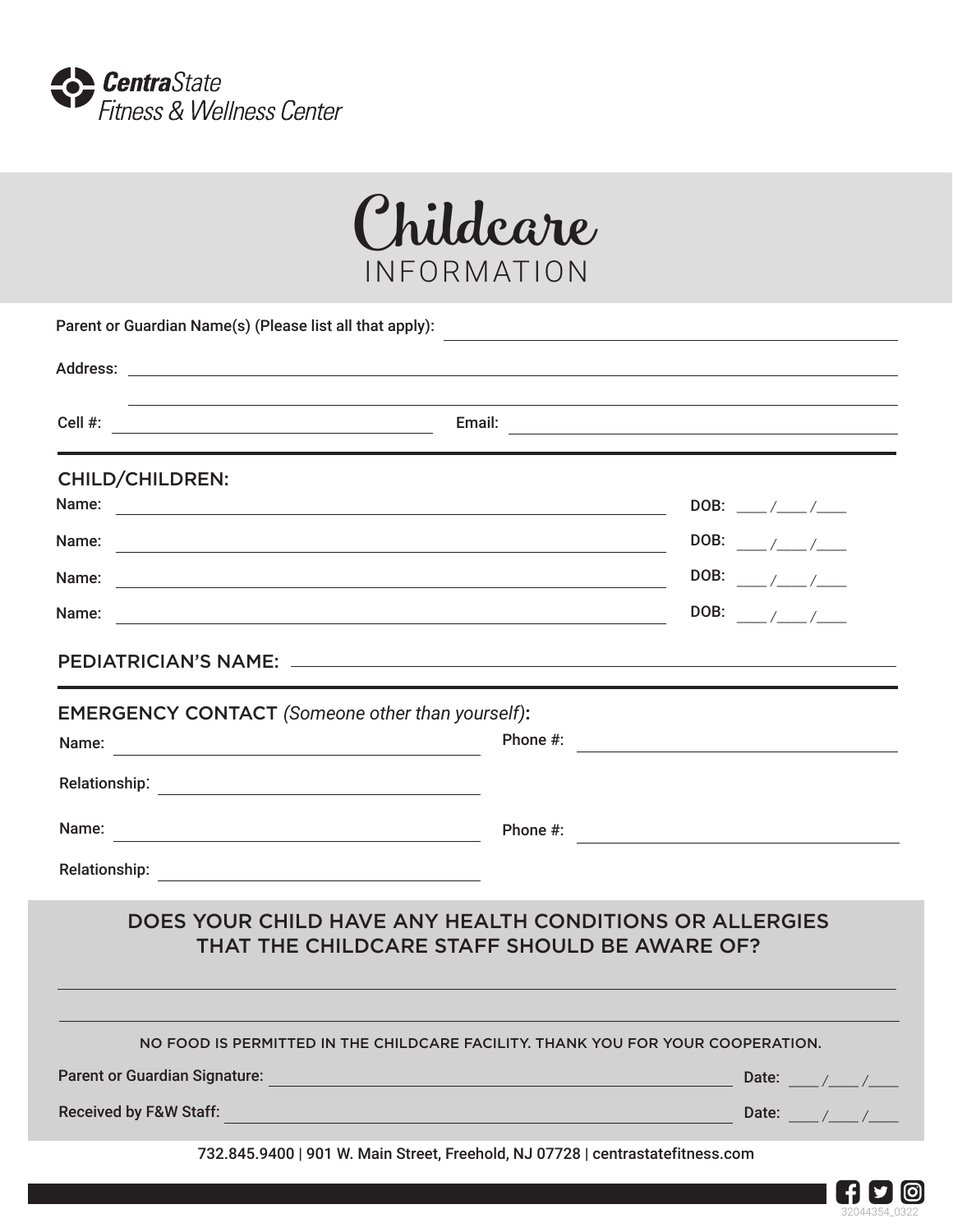

## Childcare GENERAL WAIVERS

### WAIVER

The undersigned parent/guardian on behalf of \_\_\_\_\_\_\_\_\_\_\_\_\_\_\_\_\_\_\_\_\_\_ ("child") agrees that engaging in any program, including Childcare at CentraState Fitness & Wellness Center, shall be taken at the sole risk of the parent and child, including all consequential and incidental damages. The parent and child, for themselves and on behalf of their executors, administrators, heirs, and assigns, does hereby expressly release, discharge, waive, relinquish, and covenants not to sue CentraState Fitness & Wellness Center (including its officers, agents, employees, and instructors) for all such claims, demands, injuries, damages, or causes of action, with respect to any CentraState Fitness & Wellness Center program. The undersigned parent declares that their child is physically fit and able to participate in Childcare. The undersigned parent declares on behalf of their child that the child participates at their own risk.

| <b>Signature of Parent or Guardian:</b> |  |
|-----------------------------------------|--|
|-----------------------------------------|--|

 $\Box$  Date:  $\Box$  /  $\Box$  /

Print Name of Parent or Guardian:

Additional Children:

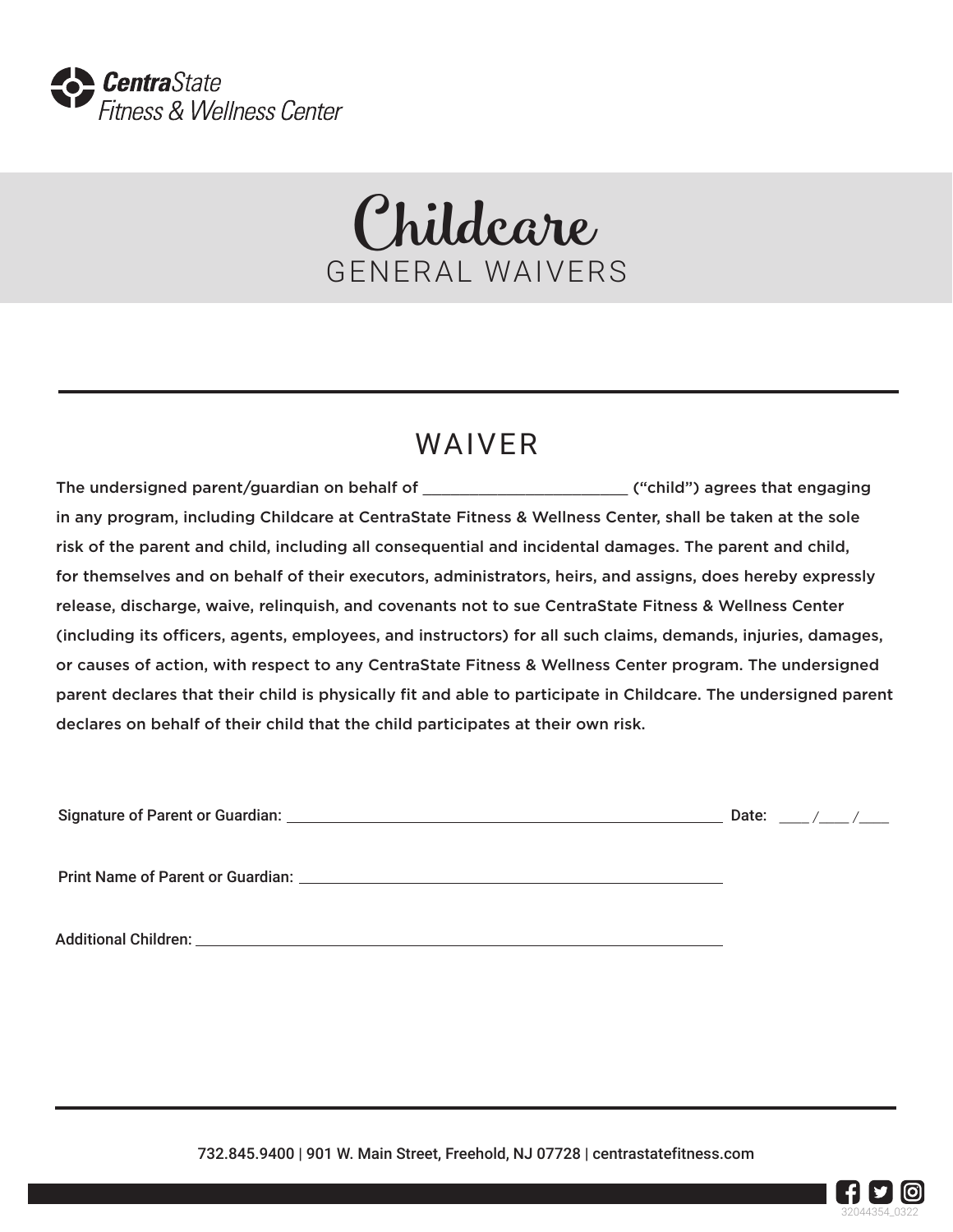

Г



#### **PERMISSION TO RESPOND TO MINORS FORM**

| In case of an emergency or incident, I (parent's name) _________________________                              | give permission to the staff                         |  |  |  |  |
|---------------------------------------------------------------------------------------------------------------|------------------------------------------------------|--|--|--|--|
| of CentraState Fitness & Wellness Center to evaluate, respond to, and notify Emergency Medical Services (EMS) |                                                      |  |  |  |  |
| if needed for (child's name).                                                                                 | , until such time as a parent can be notified and/or |  |  |  |  |
| arrive at minor's side.                                                                                       |                                                      |  |  |  |  |

| Any Food Allergies: Yes/No |  |
|----------------------------|--|
|                            |  |
|                            |  |
|                            |  |
|                            |  |
|                            |  |
|                            |  |
|                            |  |
|                            |  |